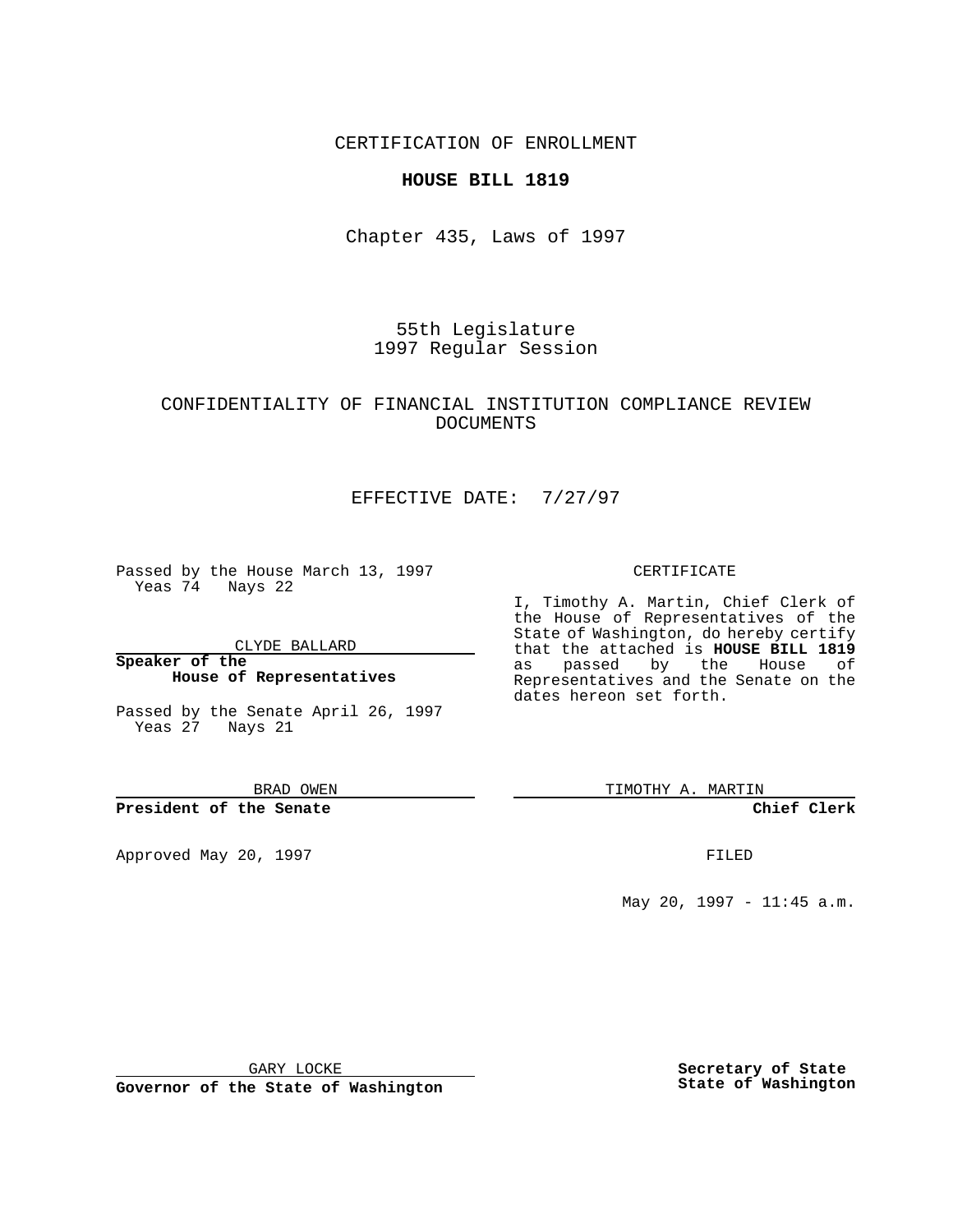## **HOUSE BILL 1819** \_\_\_\_\_\_\_\_\_\_\_\_\_\_\_\_\_\_\_\_\_\_\_\_\_\_\_\_\_\_\_\_\_\_\_\_\_\_\_\_\_\_\_\_\_\_\_

Passed Legislature - 1997 Regular Session

**State of Washington 55th Legislature 1997 Regular Session By** Representatives Benson, Grant, L. Thomas and Zellinsky Read first time 02/10/97. Referred to Committee on Law & Justice.

 AN ACT Relating to the confidentiality of voluntary compliance efforts by financial institutions; and adding a new chapter to Title 7 RCW.

BE IT ENACTED BY THE LEGISLATURE OF THE STATE OF WASHINGTON:

 NEW SECTION. **Sec. 1.** The legislature finds and declares that efforts by financial institutions to comply voluntarily with state and federal statutory and regulatory requirements are vital to the public interest; that possible discovery and use in civil litigation of work produced in connection with such voluntary compliance efforts has an undesirable chilling effect on the use, scope, and effectiveness of voluntary compliance efforts by financial institutions; and that the public interest in encouraging aggressive voluntary compliance review outweighs the value of this work product in civil litigation.

 NEW SECTION. **Sec. 2.** The definitions in this section apply throughout this chapter unless the context clearly requires otherwise. (1) "Affiliate" means any person that controls, is controlled by, or is under common control with a financial institution.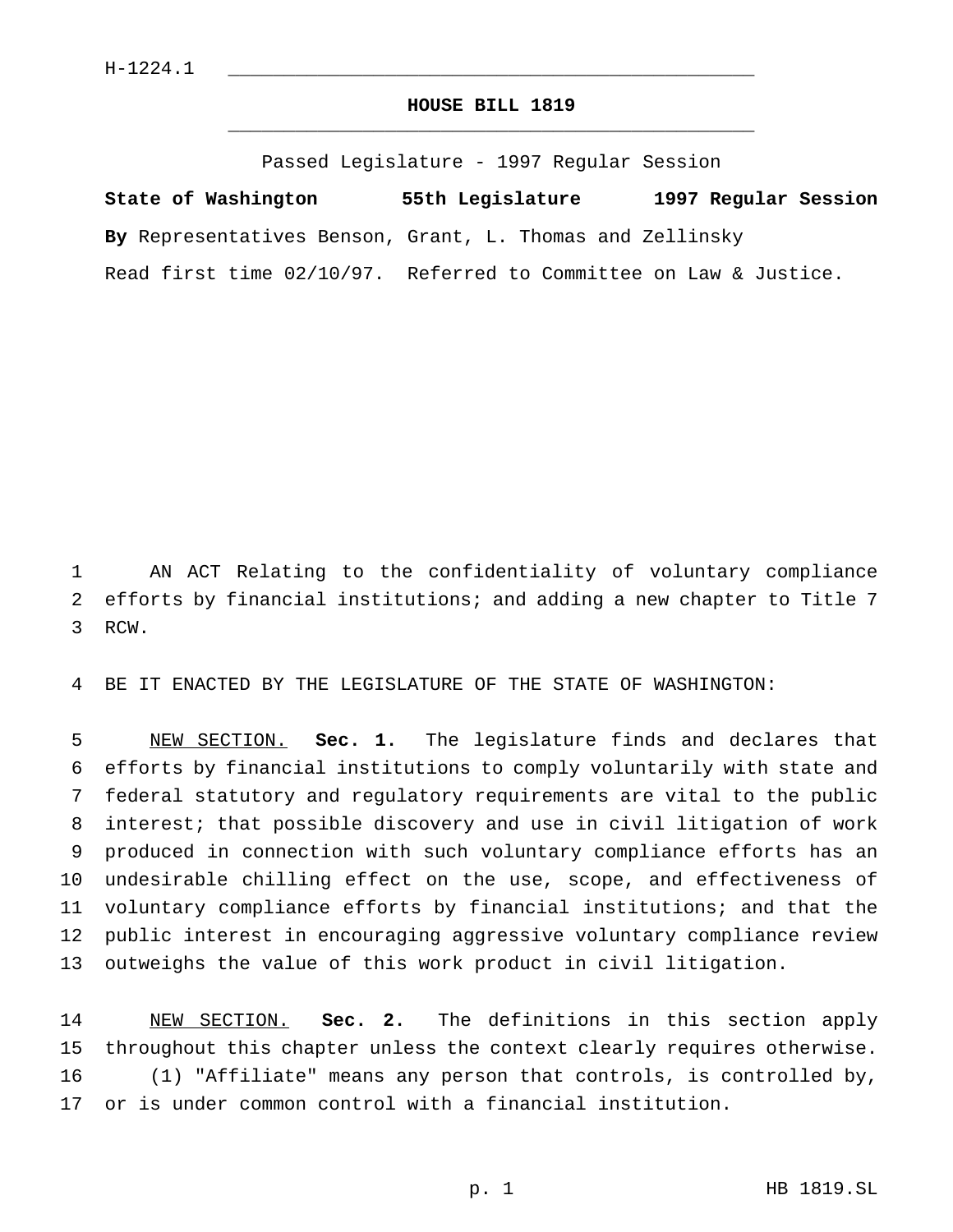(2) "Civil action" means a civil proceeding pending in a court or other adjudicatory tribunal with jurisdiction to issue a request or subpoena for records, including a voluntary or mandated alternative dispute resolution mechanism under which a party may compel the production of records. "Civil action" does not include an examination or enforcement proceeding initiated by a governmental agency with primary regulatory jurisdiction over a financial institution in possession of a compliance review document.

 (3) "Compliance review personnel" means a person or persons assigned and directed by the board of directors or management of a financial institution or affiliate to conduct a compliance review, and any person engaged or assigned by compliance review personnel or by the board of directors or management to assist in a compliance review.

 (4) "Compliance review" means a self-critical analysis conducted by compliance review personnel to test, review, or evaluate past conduct, transactions, policies, or procedures for the purpose of confidentially (a) ascertaining, monitoring, or remediating violations of applicable state and federal statutes, rules, regulations, or mandatory policies, statements, or guidelines, (b) assessing and improving loan quality, loan underwriting standards, or lending practices, or (c) assessing and improving financial reporting to federal or state regulatory agencies.

 (5) "Compliance review document" means any record prepared or created by compliance review personnel in connection with a compliance review. "Compliance review document" includes any documents created or data generated in the course of conducting a compliance review, but does not include other underlying documents, data, or factual materials that are the subject of, or source materials for, the compliance review, including any documents in existence prior to the commencement of the compliance review that are not themselves compliance review documents related to a past compliance review.

 (6) "Financial institution" means a bank, trust company, mutual savings bank, savings and loan association, or credit union authorized by federal or state law to accept deposits in this state.

 (7) "Person" means an individual, group, committee, partnership, firm, association, corporation, limited liability company, or other entity, including a financial institution or affiliate and its agents, employees, legal counsel, auditors, and consultants.

NEW SECTION. **Sec. 3.** Except as provided in section 4 of this act: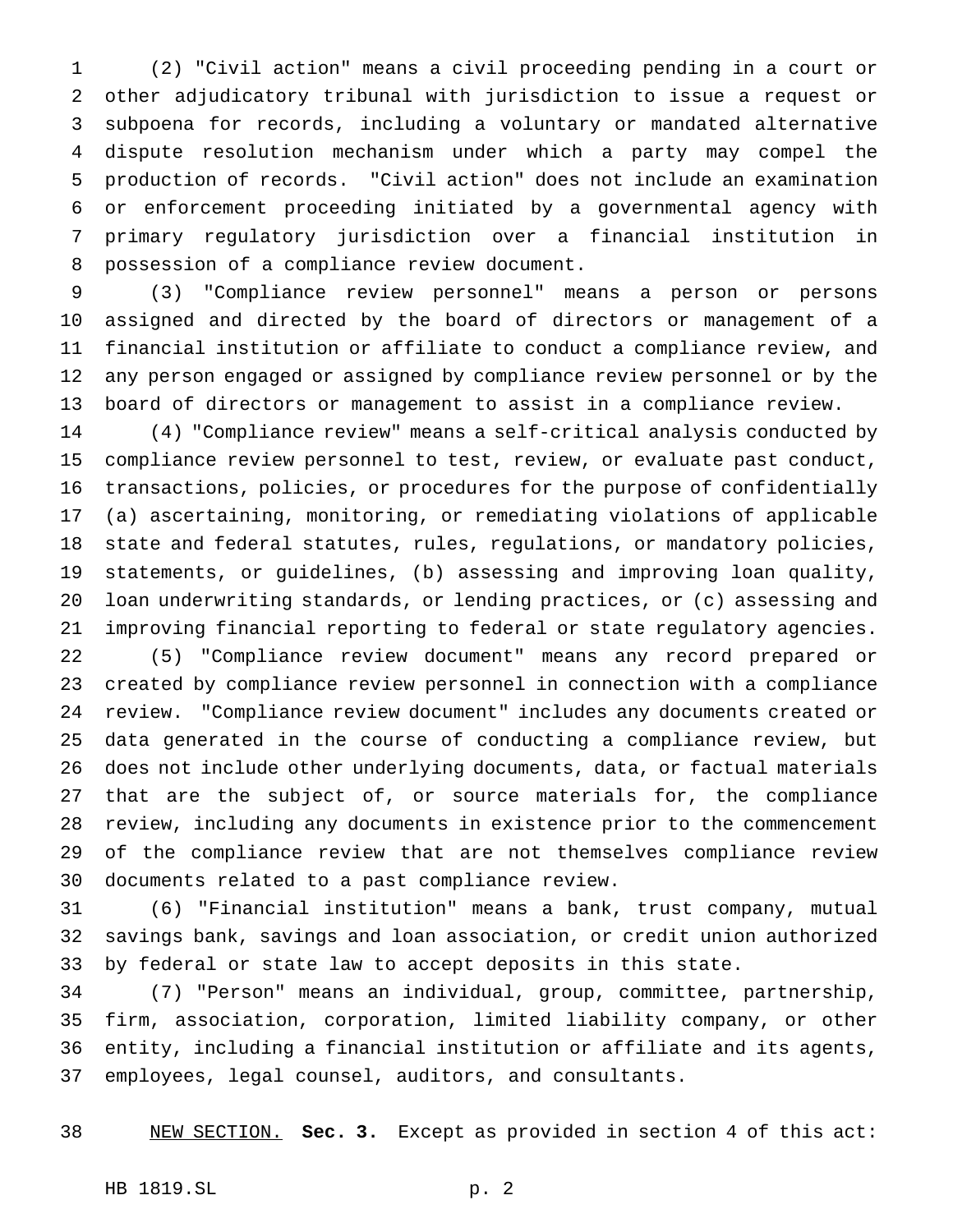(1) Compliance review documents are confidential and are not discoverable or admissible as evidence in any civil action.

 (2) Compliance review personnel shall not be required to testify at deposition or trial in any civil action concerning the contents of or matters addressed in any compliance review or any compliance review documents, nor as to the actions or activities undertaken by or at the direction of the financial institution or affiliate in connection with a compliance review.

NEW SECTION. **Sec. 4.** Section 3 of this act does not:

 (1) Limit the discovery or admissibility in any civil action of any 11 documents that are not compliance review documents;

 (2) Limit the discovery or admissibility of the testimony as to the identity of relevant witnesses or the identification of any relevant documents other than compliance review documents;

 (3) Apply if the financial institution or affiliate expressly waives the privilege in writing;

 (4) Apply if a compliance review document or matters learned in connection with a compliance review are voluntarily disclosed, but only to the extent of that disclosure, to a nonaffiliated third party other than a federal or state regulatory agency or legal counsel for or independent auditors of the financial institution or affiliate; or

 (5) Apply to any information required by statute, rule, or federal regulation to be maintained by or provided to a governmental agency while the information is in the possession of the agency, to the extent applicable law authorizes its disclosure.

 NEW SECTION. **Sec. 5.** In a proceeding in which the privilege provided by this chapter is asserted, a court of competent jurisdiction may determine after in camera review that the privilege does not apply to any or all of the documents for which the privilege is claimed, and if so, the court may order the materials disclosed but shall protect from disclosure any other material in or related to compliance review documents or to activities of compliance review personnel to which the privilege does apply.

 NEW SECTION. **Sec. 6.** This chapter does not limit, waive, or abrogate the scope or nature of any other statutory or common law